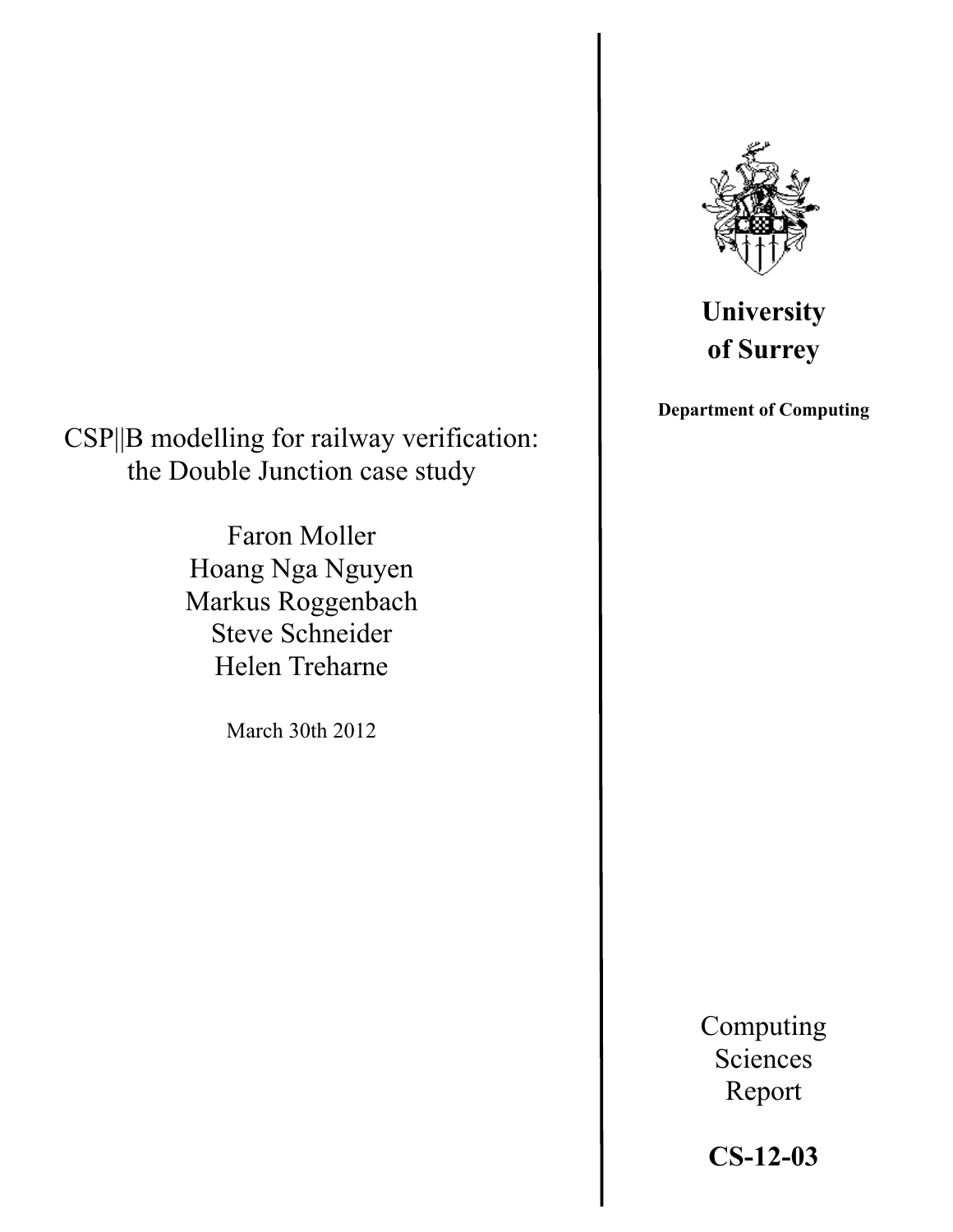# CSP*||*B modelling for railway verification: the double junction case study

Faron Moller<sup>1</sup>, Hoang Nga Nguyen<sup>1</sup>, Markus Roggenbach<sup>1</sup>, Steve Schneider<sup>2</sup> and Helen Treharne<sup>2</sup>

<sup>1</sup>Swansea University, Wales  $\frac{2 \text{University of Survey, England}}{}$ 

Abstract. This paper extends recent work in verifying railway systems through CSP  $\parallel$  B modelling and analysis. In particular we consider the Double Junction case study, a more complex example than we have considered previously, which involves a crossover of two tracks, two related sets of points, and open ends where trains enter and exit the system. We are able to apply the general control system previously developed, and instantiate the model with the track topology and control tables of this particular example. We are able to verify safety (collision-freedom) properties automatically using ProB, and to identify sequences of events that lead to safety violations in alternative models.

## 1 Introduction

CSP*||*B [7] has recently been demonstrated to be applicable to modelling railway interlockings and verifying their safety properties [4]. This paper shows that the methodology developed is easily reusable, and extends to more complex track features and their associated safety requirements. Our safety properties are proved using model-checking [3], whereas other approaches [1, 6] establish similar properties through formal proof, or through a combination of proof and modelchecking [5]. We also demonstrate that the model-checking approach provides traceable feedback in situations where errors in track plans mean that safety does not hold.

#### 2 The Double Junction example

We model the Double Junction track plan shown in Figure 1, taken from [2]. This plan contains a number of features that have not been present in our previous CSP*||*B railway modelling: the crossing, the related points, and the fact that the system is open (i.e., contains entries and exits). These aspects provide a number of new modelling challenges for our application of CSP*||*B.

An interlocking system gathers train locations, and sends out commands to control signal aspects and point positions. The *control table* which dictates the behaviour of the Double Junction interlocking system appears in Figure 1. For each signal, there is one row describing the condition under which the signal can show proceed. There are two rows for signal 3: one for the main line (Route 3A)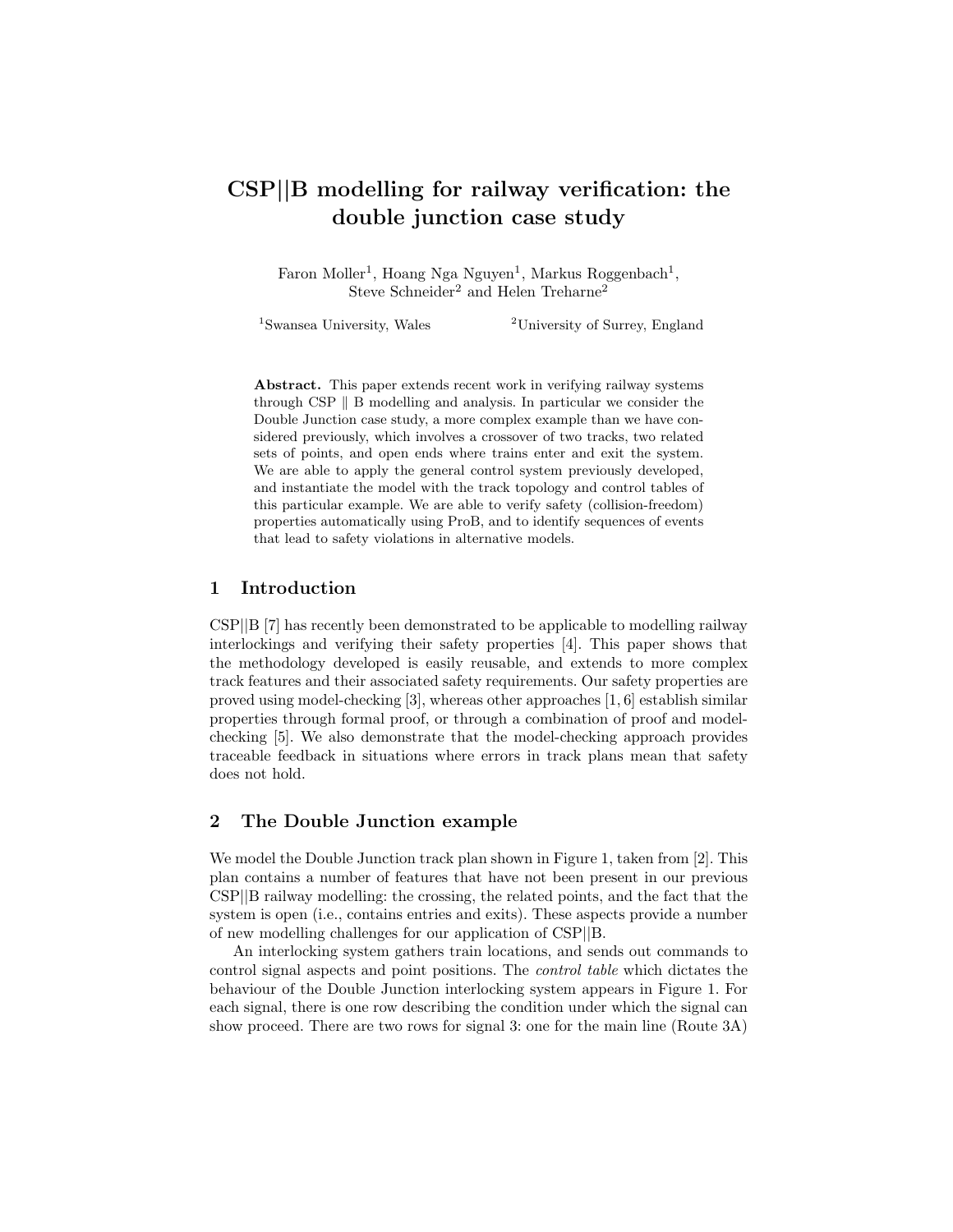

Fig. 1: The track plan of the *Double Junction*.

and one for the side line (Route 3B). For example, signal 3 for the main line can only show proceed when point 101 is in normal (straight) position and tracks AB, AC, AD and AE all are clear.

The interlocking behaviour also allocates *locks* on points to particular route requests to keep them locked in position, and releases such locks when trains have passed. For example, the setting of Route 3B obtains locks on points 101 and 102, and sets them to reverse. The locks are released only after the train has passed. The precise point at which the locks are released is safety-critical: if released too early a collision can occur (e.g. see Scenario 4 of Figure 7).

## 3 CSP*||*B Architecture

The architecture of our model<sup>1</sup> is depicted in Figure 2. CSP is used to describe the driving rules of trains in order to control their movement and enable a controller to issue route requests. The B part models the impact of the current movement of trains on the track equipment and focuses on interlocking.

- The *CTRL* component is a CSP description of the driving rules that control the movement of trains. In particular, this is where we include the rule that a train driver should not pass through a stop signal.
- The *Interlocking* component is a Bmachine that describes the general interlocking rules: that route requests can





Fig. 2: Architecture.

<sup>1</sup> CSP||B model download: http://www.csp-b.org/b2012-double-junction.zip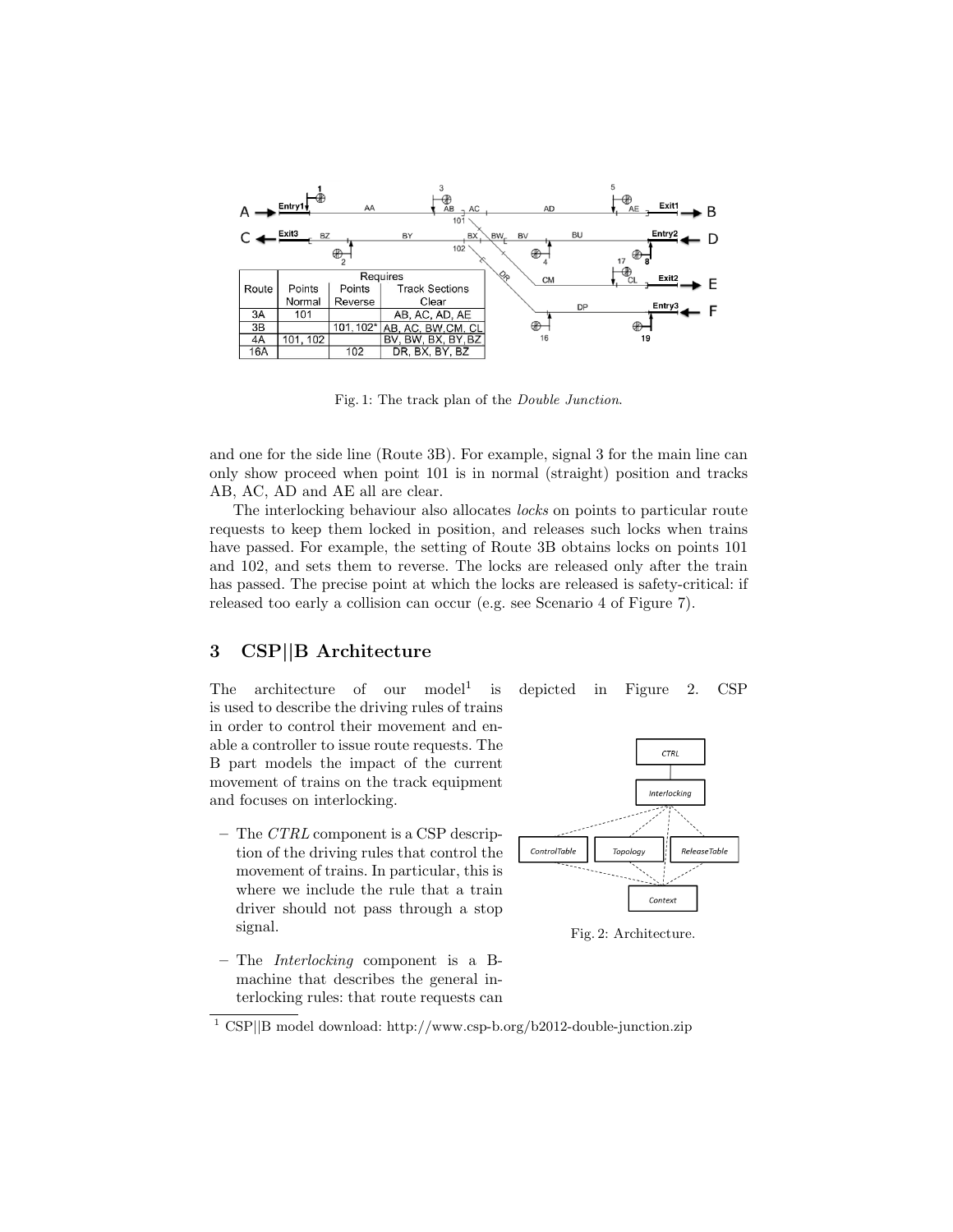be granted or refused, depending on the location of the trains and status of locks with respect to the control table. It also models the positions of the trains, and the state of the signals and points. This component is generic and does not depend on the particular track topology.

– The *ControlTable*, *Topology*, *ReleaseTable*, and *Context* components describe the particular track under consideration. These describe respectively: the control table: the track topology (i.e. how the tracks are connected); the release table which gives the rules for releasing the locks on the points; and the datatypes to model of the tracks and points.

This approach was first presented in [4], for the *Mini-Alvey* track circuit. Applying it to the Double Junction presents some new modelling challenges, and requires some extensions to the  $CSP||B$  modelling approach to allow for entry and exit locations, and the track crossing.

Modelling entry and exit: The entry and exit locations are incorporated as additional track segments, as shown in Figure 3 and connected to the appropriate tracks within the track topology (see Figure 4), such that no track precedes an *entry* track, and no track follows an *exit* track. Trains not currently in the model can be introduced to an entry track by means of an *enter* operation as shown in Figure 5, and exit via an *exit* operation. The CSP component reflects this treatment: trains simply appear at *entry* tracks, and disappear from *exit* tracks. This behaviour is described in Figure 6.

 $ENTRY = \{Entry1, Entry2, Entry3\}$  ^  $EXIT = \{Exit1, Exist2, Exist3\}$ 

Fig. 3: Datatype definitions for special tracks defined in *Context* machine.

Modelling the track crossing: The double junction also introduces the track crossing *BW* , a track segment that can be crossed in two directions. In modelling the track topology using the relation *next* (see Figure 4), we model the crossing as two track segments, *BW* 1 (between *BV* and *BX* ), and *BW* 2 (between *AC* and *CM* ). Their co-location is modelled by the inclusion of a further set, *collision* =  $\{BW1, BW2\}$ , used to represent the occurrence of a collision when both  $BW1$  and  $BW2$  are occupied simultaneously.

| $next \in TRACK \leftrightarrow TRACK \wedge$                                                                                                      |
|----------------------------------------------------------------------------------------------------------------------------------------------------|
| $next = \{(AA \mapsto AB), (AB \mapsto AC), (AC \mapsto AD), (AC \mapsto BW2), (AD \mapsto AE), (AE \mapsto Ext1),$                                |
| $(BZ \rightarrow Exit3)$ , $(BY \rightarrow BZ)$ , $(BX \rightarrow BY)$ , $(BW1 \rightarrow BX)$ , $(BV \rightarrow BW1)$ ,                       |
| $(BU \rightarrow BV)$ , $(BW2 \rightarrow CM)$ , $(CM \rightarrow CL)$ , $(CL \rightarrow Ext2)$ , $(DP \rightarrow DR)$ , $(DR \rightarrow BX)$ , |
| $(Entry1 \rightarrow AA), (Entry2 \rightarrow BU), (Entry3 \rightarrow DP)$                                                                        |
|                                                                                                                                                    |

Fig. 4: Datatype definitions for special tracks defined in *Topology* machine.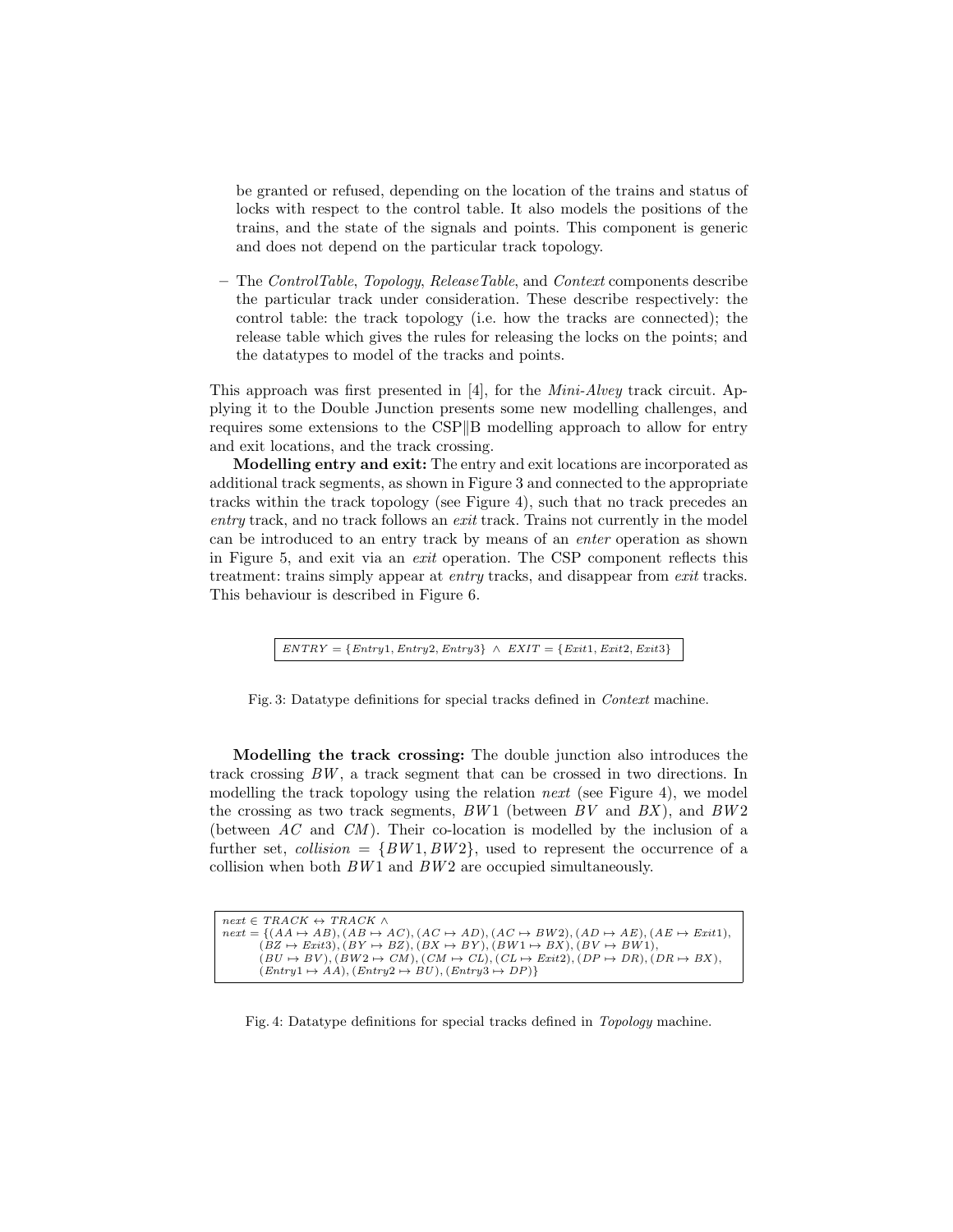$enter(t, p) = \begin{array}{c} \textbf{PRE} \ t \in \text{TRAN} \land t \notin \text{dom}(pos) \land p \in \text{ENTRY} \land p \notin \text{ran}(pos) \\ \textbf{THEN} \quad \text{nos}(t) := n \quad || \quad \text{occuniedTracks} = \text{occuniedTracks} \end{array}$  $pos(t) := p$  ||  $occupiedTracks := occupiedTracks \cup \{p\}$  $||$  *emptyTracks* := *emptyTracks* -  ${p}$ END

Fig. 5: *enter* operation from *Interlocking* machine.

$$
\begin{array}{c} TRAIN\_OFF(t) = enter! t?newp \rightarrow TRAIN\_CTRL(t, newp) \\ TRAIN\_CTRL(t, curr) = nextSignal! t? s \rightarrow \\ \text{if } (s = none or s = green) \\ \text{then } (move.t. curr) ?newp \rightarrow \\ \text{(if } (member(newp, EXT)) \\ \text{then } (exit!newp \rightarrow TRAIN\_OFF(t)) \\ \text{else } TRALN\_CTRL(t, newp)) \\ \text{else } stay.t. currp \rightarrow TRAIN\_CTRL(t, currp)) \\ \end{array}
$$

Fig. 6: Fragment of *CTRL* CSP process.

#### 4 Safety and Model Checking Scenarios

The CSP B model of the Double Junction can be analysed using the ProB model-checker. We have analysed variations of the model for collision-freeness.

The requirement that two trains should never be on the same track is captured by the following clause in the invariant, stating that every train should be on a different track (i.e. the mapping from trains to tracks is injective). This clause was introduced in [4]:

$$
pos: TRAIN \rightarrow \text{TRACK} \tag{1}
$$

 $pos: TRAIN \rightarrow TRACK$  (1)<br>Additionally, in this model, the requirement that two trains should not both be on the crossing at the same time is captured by the following clause of the invariant:

$$
\neg(collision \subseteq occupied\,
$$
\n
$$
(2)
$$

*→*(*collision* ⊆ *occupiedTracks*) (2)<br>We considered 6 scenarios, and in each case used ProB to check for invariant violations in the model. Since collision-freedom is captured in the invariant, possible collisions would be detected as invariant violations. As well as checking the intended model, we also explored unsafe variations in the control table (not obtaining all the required locks, shown in Figure 8) and the release table (releasing a lock too early), in Scenarios 3 and 4. Scenario 5 considered the full model, however the analysis took too long, so Scenario 6 introduced a restriction on the CSP controller to reduce the state space by removing events that did not progress the state (i.e. red signals, and trains not moving).

Scenarios 1–2 only included clause (1) above in the invariant, so only checked whether one train could run into another. Scenarios 3–6 also included clause (2)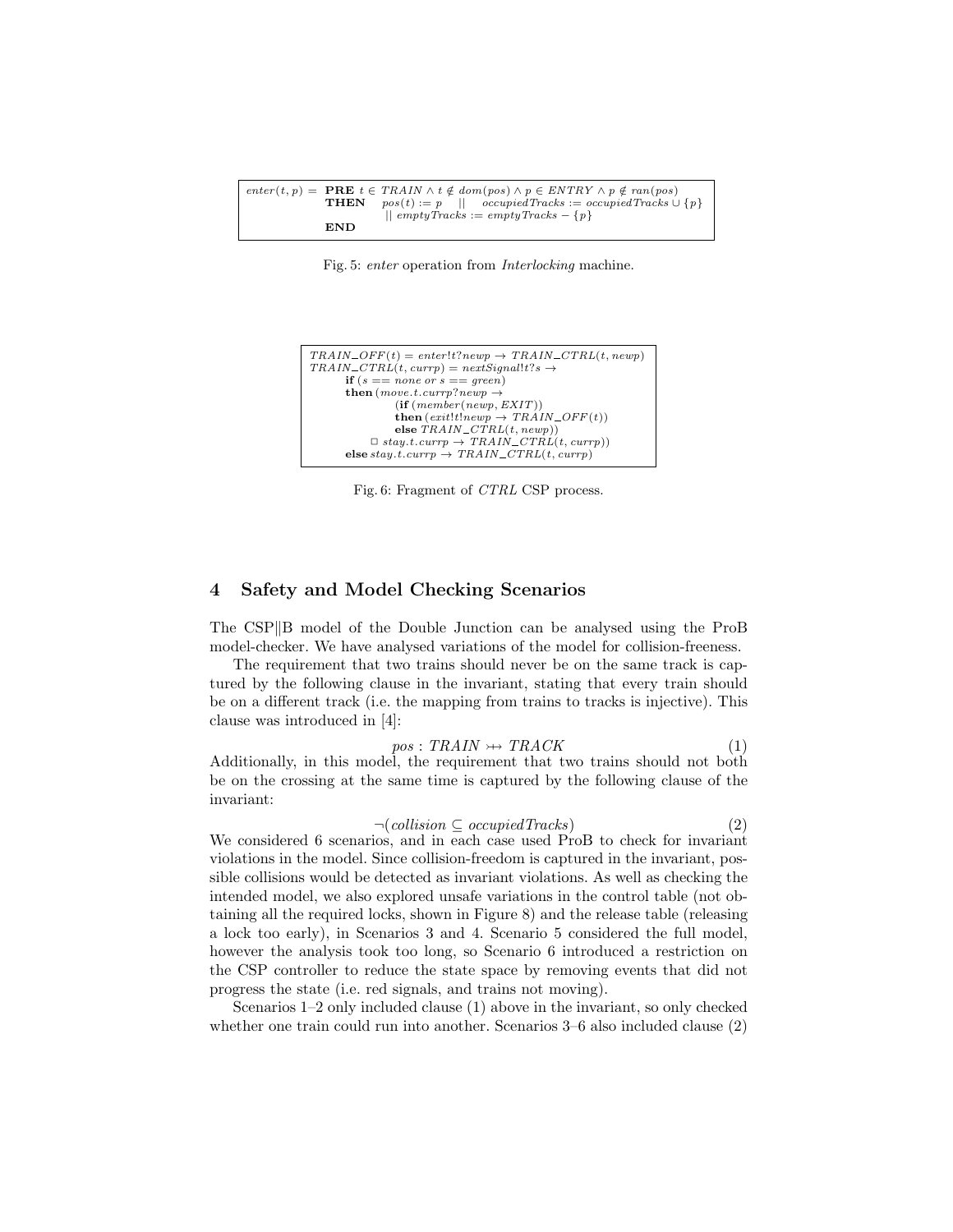in the invariant to also check for collisions on the crossing, and adjusted the the control table for 3*B* and 4*A* so that only the relevant track across the crossing, rather than both tracks, needed to be clear to grant the route. This resulted in a larger state space. The analysis results for these six scenarios are given in Figure 7.

| Description                                                          | States    | Result                            |
|----------------------------------------------------------------------|-----------|-----------------------------------|
|                                                                      | Checked   |                                   |
| $1 B$ machines alone. No CSP: no driving rules,  x                   |           | Simple violation: train moves     |
| so trains can always move                                            |           | through red light and collides    |
| 2 <sup>B</sup> machines and CTRL                                     | 80,921    | No violation                      |
| $3$ Some locks on points dropped (shown in 13,341)                   |           | Violation trace found, com-       |
| Fig. 8), so that routes only obtain locks on                         |           | prising 36 events leading to a    |
| the points that they will travel over, not on                        |           | collision (illustrated in Fig. 9) |
| the adjacent tracks                                                  |           |                                   |
| 4. Alteration to Release Table so that a lock on $171,320$           |           | Violation trace with 23 events    |
| P102 is released one segment too early                               |           | found, leading to a collision     |
| 5 <sup>B</sup> machines, CTRL and crossings considered               | $>1M$ .   | Terminated                        |
|                                                                      | '22 hours |                                   |
| $6 CSP$ CTRL constrained to reduce state space 288,828  No violation |           |                                   |

Fig. 7: Scenarios checked for the Double Junction.

 $lockTable = \{A3 \mapsto P101, B3 \mapsto P101, B3 \mapsto P102, A4 \mapsto P101, A4 \mapsto P102, A16 \mapsto P10\}$ replaced by the following:  $(B3 \rightarrow P102, A4 \rightarrow P101 \text{ missing})$  $\overrightarrow{lockTable} = \{A3 \mapsto P101, B3 \mapsto P101, A4 \mapsto P102, A16 \mapsto P102\}$ 

Fig. 8: Error in obtaining of locks modelled in *ControlTable*.

#### 5 Discussion

We have seen that the CSP*||*B architecture has been resilient to more complex interlocking requirements, and has supported the model-checking of collisionfreeness under these extensions. The relatively small state spaces indicate that our modelling approach is a good fit to the problem. Future work will extend the analysis to handle emergency stops (trains passing red signals and stopping in the following track segment) by extending the driving rules. We will also include points moving under trains more explicitly in the model. As well as safety, the model is suitable for analysing the capacity of the track plan: the maximum number of trains it can hold without compromising safety.